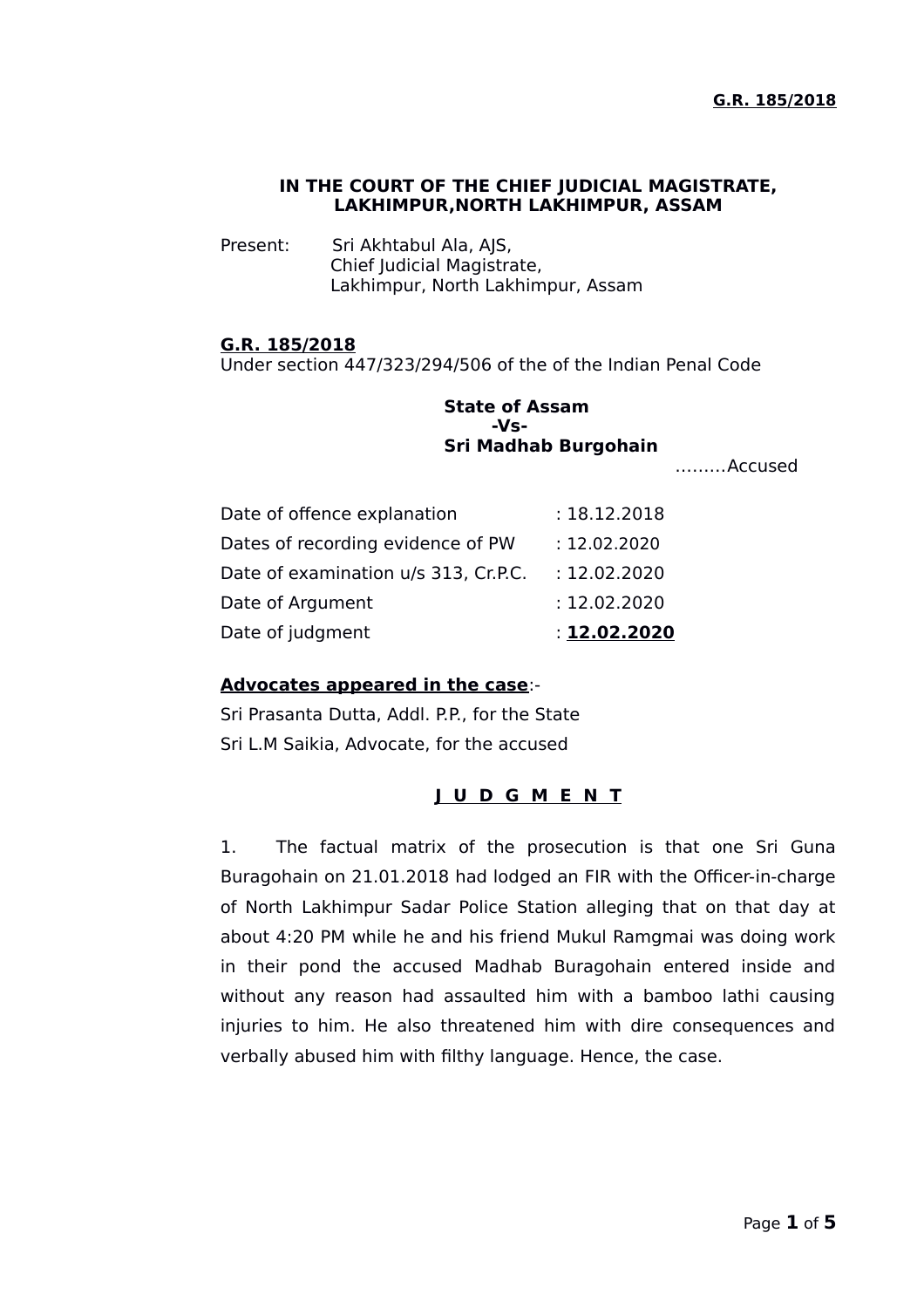2. On receipt of the ejahar, the Officer-in-charge of North Lakhimpur Police Station registered a case vide N.L.P.S. Case No. 80/2018, under section 447/325/506/294 of the Indian Penal Code and got the investigation into the case commenced. The investigating officer, after completing the investigation, submitted charge-sheet under section 447/323/294/506 of the Indian Penal Code against accused Sri Madhab Buragohain to stand trial in the Court.

3. On receipt of the charge-sheet, cognizance of the offence under section 447/323/294/506 of the Indian Penal Code was taken as per section 190(1)(b) of the Code of Criminal Procedure. The accused entered his appearance before the Court after receiving the summons. Copies were furnished to the accused as per provision contained in section 207 of the Code of Criminal Procedure. The particular of offence under section 447/323/294/506 of the Indian Penal Code when being read over and explained to the accused person he pleaded not guilty and claimed to be tried.

#### **POINTS FOR DETERMINATION:**

4. The points which are required to be determined for a just decision of this case are as follows:

(a) Whether the accused had criminally trespassed into the premises of the informant ?

(b) Whether the accused had voluntarily caused hurt to the informant ?

(c) Whether the accused had verbally abused the informant with filthy language in public to cause annoyance to him ?

(d) Whether the accused had criminally intimidated the informant ?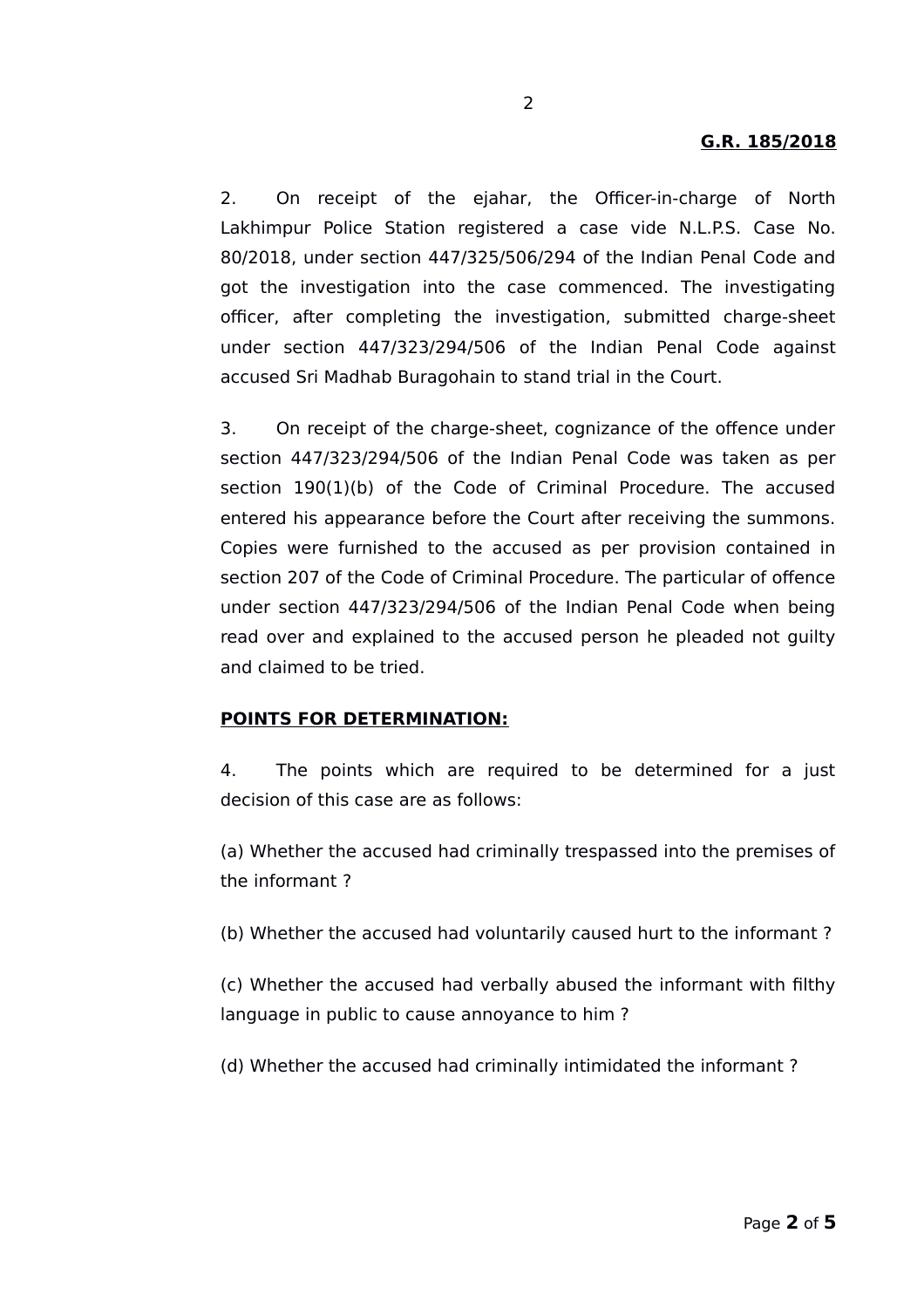## **G.R. 185/2018**

5. During the trial the Prosecution side examined the informant and the victim of this case viz. Sri Guna Buragohain as PW-1. The prosecution had exhibited the ejahar as Ext-1 and the signature of the informant therein as Ext-1(1) . The statement under section 313 of the Code of Criminal Procedure of the accused was recorded and he declined to adduce evidence in defence.

6. I have heard the argument of both sides and thereupon come to the following finding:

#### **DISCUSSION, DECISION AND REASONS THEREOF:**

7. For the sake of convenience all the points for determination are taken up together for discussion.

8. The PW-1 Guna Buragohain in his evidence stated that the accused is his neighbour and at the time of incident he was working in his garden. The accused then came there and had a verbal altercation with him on the road in front of his house over some matter of buying fish. When he tried to avoid the altercation and leave the scene then in a hurry he fell down and sustained injuries and he later out of a misunderstanding had filed this case.

9. So, from the evidence of the PW-1, it can be seen that all that had happened between the informant and the accused was a mere verbal altercation and nothing else.

10. So no offence is made out against the accused and consequently all the aforesaid points for determination are held in negative.

11. The prosecution has failed to prove the case against the accused under section 447/323/294/506 of the Indian Penal Code and as such he is acquitted from the said offences and is set at liberty.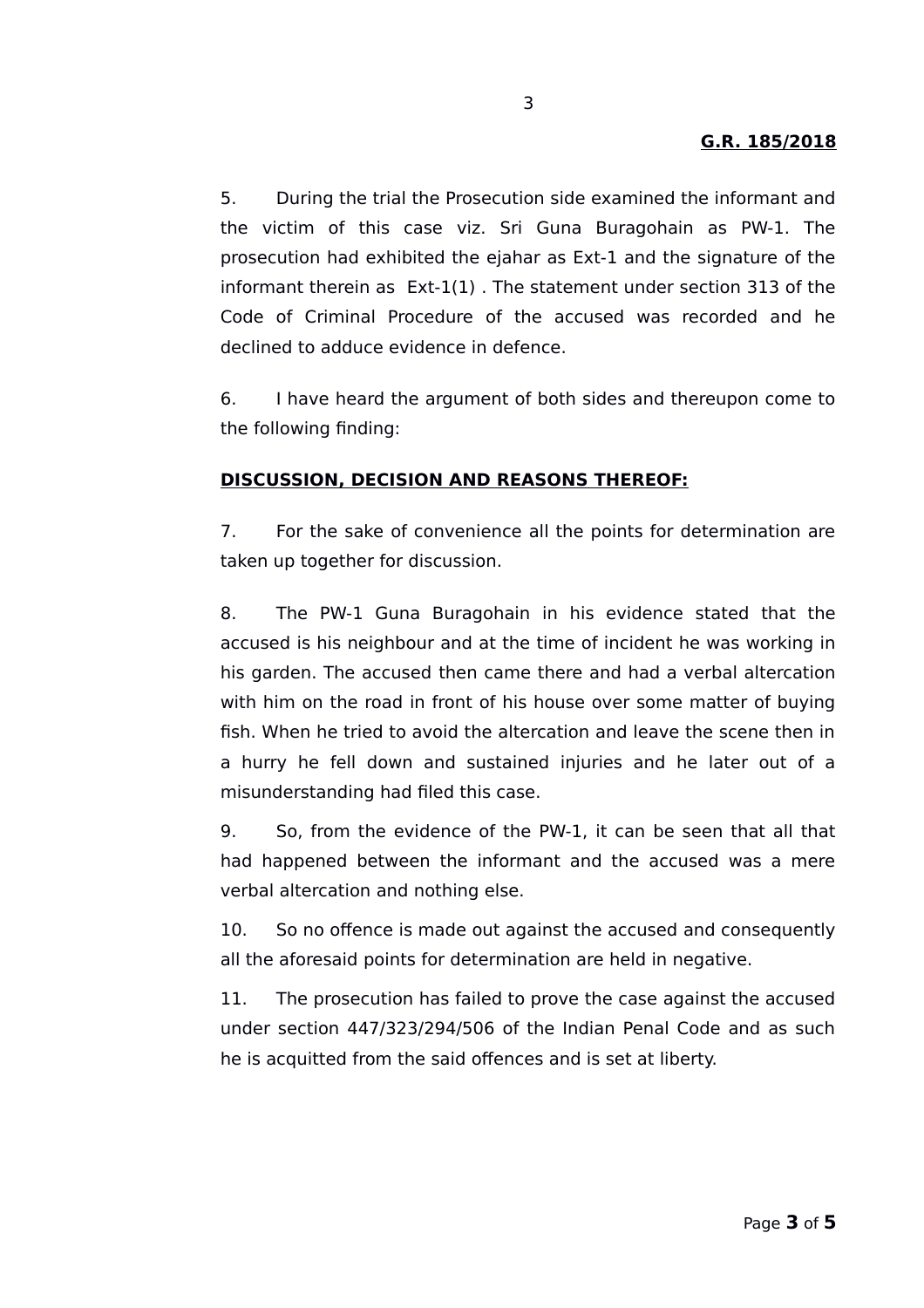## **G.R. 185/2018**

Bail bonds are extended to further 6 (six) months from today.

The judgment is delivered and operative part of the same is pronounced in the open court on this  $12<sup>th</sup>$  day of February, 2020.

> (**Sri Akhtabul Ala**) Chief Judicial Magistrate, Lakhimpur, North Lakhimpur

Dictated & corrected by me-

### (**Sri Akhtabul Ala**)

 Chief Judicial Magistrate, Lakhimpur, North Lakhimpur

Transcribed & typed by-Sri Narayan Chetri, Stenographer

Contd. ………….. Appendix